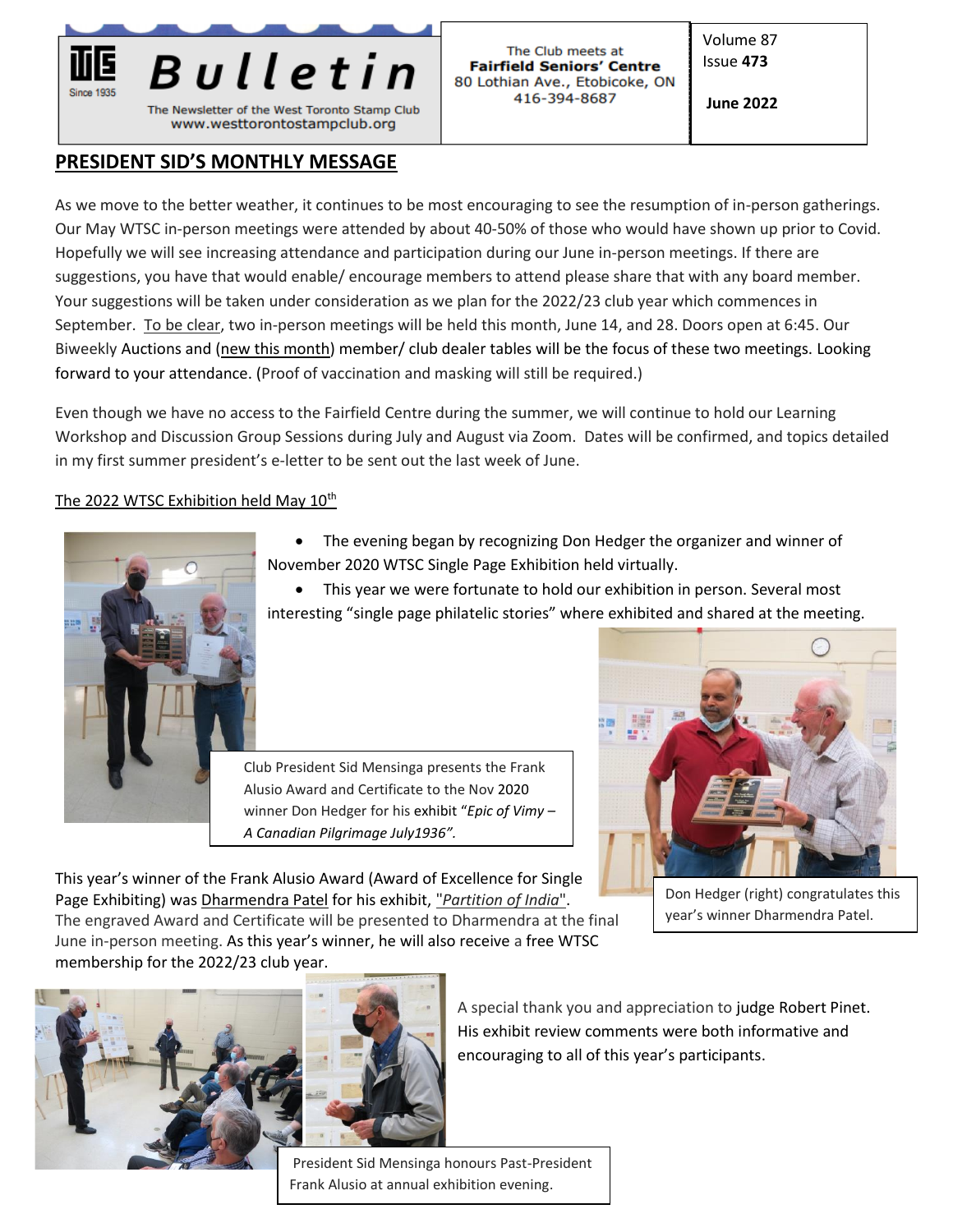The May 10<sup>th</sup> meeting also allowed us to confirm the leadership team for the next 4 club years. A special thank you to Patricia Blanchard who is stepping down after multiple years as Membership Director. Her many hours spent record keeping and her friendly greetings to new members have been greatly appreciated. Welcome to new Membership Director Ted Swain.

Also stepping back is Robert Timberg, our Club Newsletter editor and builder. Bob's outstanding work to consistently produce superb informative monthly club newsletters is most noteworthy and appreciated. The "*WTSC Bulletin*" editor position is open. Please contact me if you are willing to take on this responsibility.

Your leadership team / WTSC Board for 2022/23—2023/24.

Again, this month I am pleased to welcome new members to the club. Welcome to Bill Burden and Ann Miller. To both new members, we appreciated your eager participation at our recent in-person meetings. Your enthusiasm and willingness to share your experience and expertise adds to the depth of discussion and new learnings at our sessions.

## **JUNE - PHILATELIC OPPORTUNITIES FOR WTSC MEMBERS AND GUESTS**





**June 7 - Learning Workshop**, **7 p.m.** via zoom, *'Happy 96th Birthday, Queen Elizabeth."*

**June 14 - Fairfield Centre in - person meeting -** *Auction and member/ club dealer tables*

**June 21 - Discussion Group, via zoom,** "*CAPEX 22 Review – What did you experience, learn, purchase?"*

**June 28 - Fairfield Centre in - person meeting -** *Auction and member/ club dealer tables* 

## **PHILATELIC PUBLISHING EXCELLENCE:**

Gregg Redner has published the following articles:

'Philatelic writings of Marcel Denuemostier' - The Philatelic Communicator (summer 2022) 'Canada, baseball and philately' - Topical Times (May-June 2022) 'The Mutiny on the Matoika' - Journal of Sports Philately (Summer 2022)

Congratulations Gregg!

**WTSC members if you are aware of philatelic excellence to be shared, please send to** [sidmensinga@gmail.com](mailto:sidmensinga@gmail.com)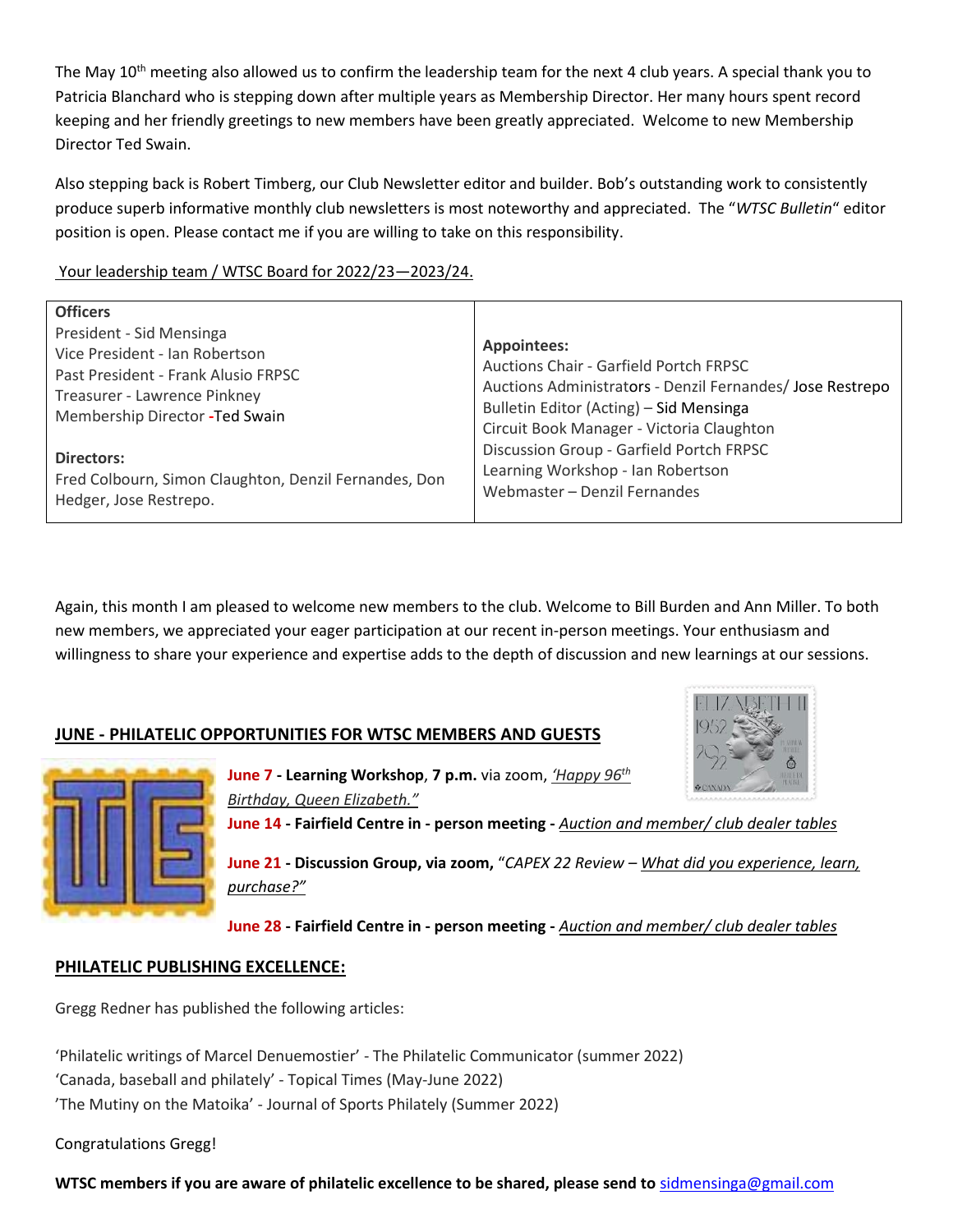

**Don't miss it! The first International Exhibition to be held in Canada in 26 years** 

**You still have time to register!**

**[https://capex22.org/event/capex-22](https://capex22.org/event/capex-22-international-one-frame-stamp-championship-exhibition/) [international-one-frame-stamp](https://capex22.org/event/capex-22-international-one-frame-stamp-championship-exhibition/)[championship-exhibition/](https://capex22.org/event/capex-22-international-one-frame-stamp-championship-exhibition/)**.

**The WTSC seminar** will take place on **Friday June 10 at 2p.m. Seminar theme**: *The Local Stamp Club / Building Participation* **Location:** 103A **Room:** Canadian Stamp News

Local and out of town members and guests be sure to drop by.

This link<https://capex22.org/the-show/schedule/>brings you to the full listing of CAPEX 22 seminars and events.

# **GTAPA NEWS**

The latest PhilaJournal is now available on the GTAPA web site at **<http://gtapa.org/philajournal>**



| O, |
|----|
|    |
|    |
|    |

#### **ROYAL PHILATELIC SOCIETY OF CANADA: Stamp Talk and Stamp Panel sessions.**

Registration in advance required. **<https://www.rpsc.org/> STAMP TALKS - Monday June 13** Leigh Hogg "Postcards - The Pioneer Period - Late Victorian 1898 – 1903"

**STAMP PANELS - Monday June 20** – "*Fakes and Forgery";* Ken Pugh - "*Postal counterfeit coils and booklets coming out of China"*; Patrick Durbano - "*Forgeries of the OHMS perfins"*; Ian Robertson – "*Meeting with the Montreal printer about the 39-cent maple leaf coil counterfeits".*